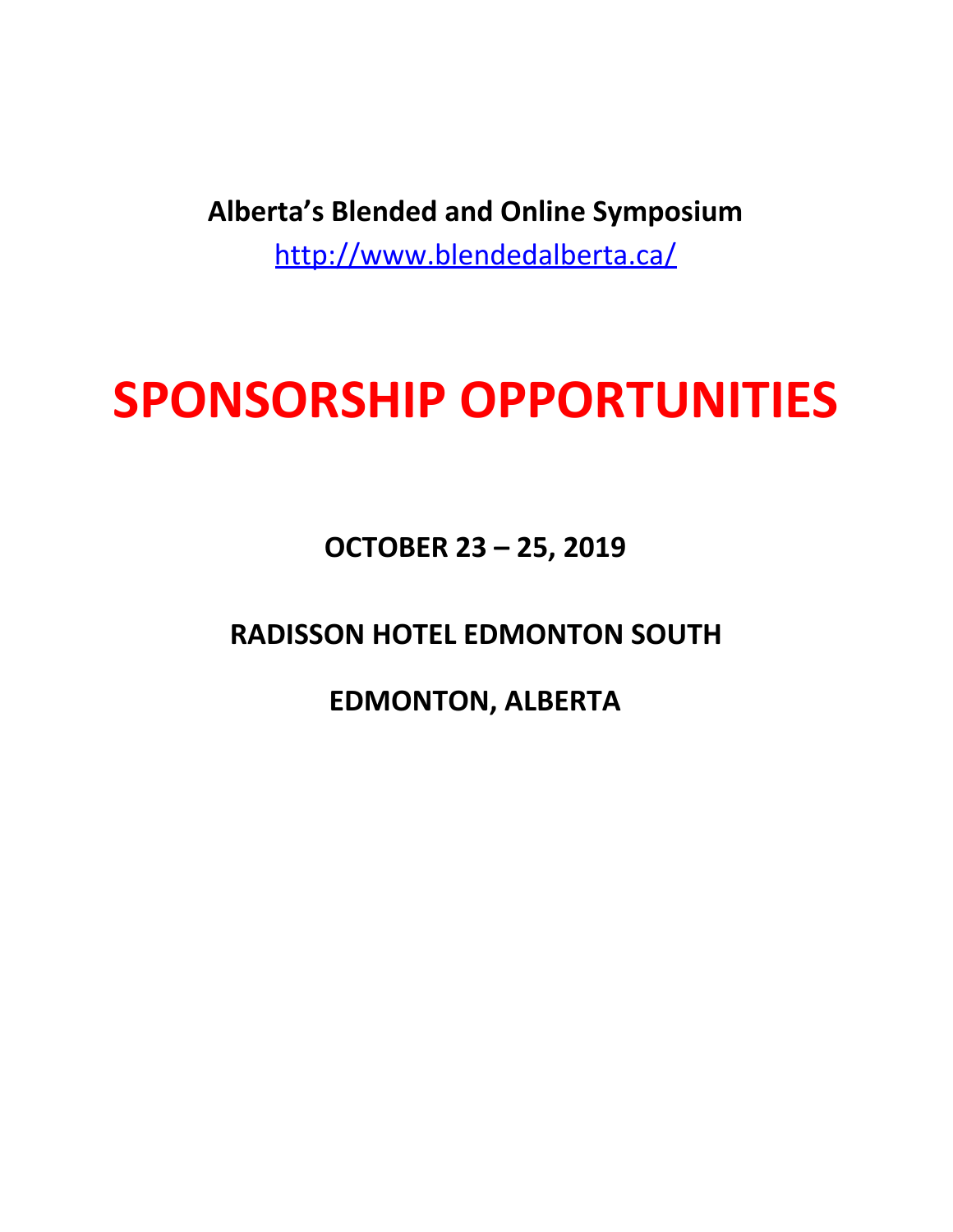

## **blendED 2019: Alberta's Blended and Online Symposium**

<http://www.blendedalberta.ca/>

### **SPONSORSHIP OPPORTUNITIES**

### **OCTOBER 23 – 25, 2019 RADISSON HOTEL EDMONTON SOUTH, EDMONTON, ALBERTA**

The Alberta blendED2019 organizing committee invites you to join us in Edmonton at **blendED2019:** *Alberta's Blended and Online Symposium* October 23 – 25, 2019 at the [Radisson](http://hotels.radisson.com/ab/edmonton/hotels_edmonton_ab_abedmsou.html) [Hotel Edmonton South](http://hotels.radisson.com/ab/edmonton/hotels_edmonton_ab_abedmsou.html) ([conference rates available\)](http://www.radisson.com/reservation/itineraryEntrance.do?hotelCode=ABEDMSOU&promotionalCode=BLEND&startDate=20171024&numberNights=1), Edmonton, Alberta. Don't miss out on this opportunity to connect with educators and leaders in technology-based learning.

Alberta's blendED Learning Society is a volunteer group of education leaders who believe in fostering blended and online learning. We believe there is a need for a structured dialogue and sharing at a Symposium as blended and online learning continues to become more prevalent in our day-to-day campus and virtual teaching and learning environments.

The focus of the 3-day Symposium is based on applying flexible learning strategies in a variety of learning spaces. This event is the fourth annual in Alberta and is designed to attract educators, technology coordinators, curriculum developers and administrators from the K-12 and post-secondary sectors. We are inviting educators interested in exploring emerging and exciting ways to use technology to enhance the teaching and learning experience in both campus and virtual learning environments. Those attending will be educators and leaders on the cutting edge of technology integration in teaching and learning. Throughout the event there will be many opportunities for interacting with sponsors, networking and sessions to inspire and provoke delegates to think outside traditional learning boundaries to foster critical thinking, teamwork and collaborative instructional skills through technology-supported strategies.

We anticipate 300 delegates from Alberta and across Canada. We have created many opportunities for sponsors to get their message and values across to delegates. Sponsorship options range from a logo and link on the symposium website to an official keynote sponsor and introduction. No matter what level of sponsorship you choose, there will be networking opportunities abound in the exhibit area where meals and social events will occur. Check out information on our website: <http://www.blendedalberta.ca/> or feel free to contact us with any questions at AlbertaBlendED@gmail.com.

We look forward to having you join the October event.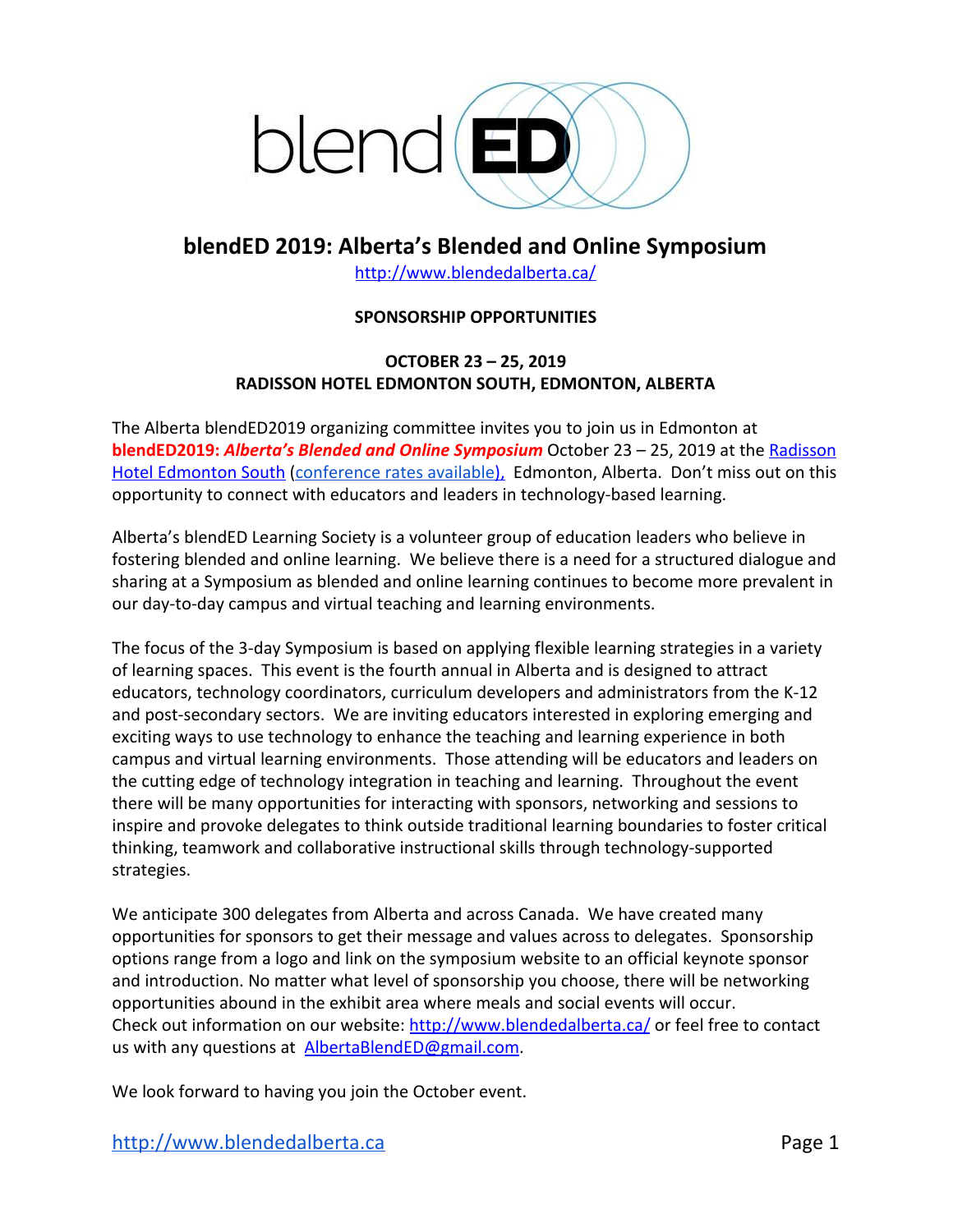

# **Sponsor Networking Opportunities**

In addition to providing a high traffic exhibit space designed for maximum exposure (see map on page 13), the Symposium program has been deliberately designed to encourage delegates to visit exhibits between workshops, during meals and nutrition breaks. The program also includes two scheduled social receptions to provide you the opportunity to build one-to-one relationships with delegates, fellow exhibitors and sponsors, and high-level decision makers.

### **Opening Night Pub Night:** *Wednesday, October 23rd, 4:30 - 6:30 pm*

Don't miss your opportunity to converse with delegates at the symposium's Pub Night. The Symposium kicks off with networking in a casual and lively environment in the Lion's Head Pub at the hotel. Everyone is welcome - delegates, keynotes, exhibitors, and sponsors.

### **Symposium Social:** *Thursday, October 24th , 4:30 - 6:30 pm,*

Enjoy a casual drink, hors d'œuvres and great conversation at the main networking event of the symposium. Join delegates, presenters, other sponsors and symposium organizers in the Symposium Social next to the exhibit area.

### **Exhibitor Hours** (*\*exact times will be finalized by September 1, 2019)*

| Wednesday, October 23, 2019 (Pre-Conference) |                                                          |  |  |  |
|----------------------------------------------|----------------------------------------------------------|--|--|--|
| Exhibitor Set Up                             | 2:00 - 4:00 (We can accomodate evening set up if needed) |  |  |  |
| Pre-Conference Break                         | $10:30$ am - 4:00 pm                                     |  |  |  |
| Pub Night                                    | 4:30 pm $-6:30$ pm                                       |  |  |  |
| Thursday, October 24, 2019 (Symposium)       |                                                          |  |  |  |
| Continental Breakfast                        | $8:00$ am $-9:00$ am                                     |  |  |  |
| Welcome & Keynote                            | $8:45$ am $-10:15$ am                                    |  |  |  |
| <b>Breaks</b>                                | $9:30$ am $-9:45$ am & 10:45 am $-11:00$ am              |  |  |  |
| Lunch                                        | 11:45 am $-$ 12:45 pm                                    |  |  |  |
| <b>Breaks</b>                                | $2:55$ pm $-3:10$ pm                                     |  |  |  |
| V.I.P. Reception                             | 4:15 pm $-6:00$ pm (next to exhibit area)                |  |  |  |
| Friday, October 25, 2019 (Symposium)         |                                                          |  |  |  |
| <b>Breakfast</b>                             | $8:00$ am $-8:45$ am                                     |  |  |  |
| Welcome & Keynote                            | $8:30$ am - 9:45 am                                      |  |  |  |
| <b>Breaks</b>                                | $9:45$ am $-10:00$ am & 11:00 am - 11:15                 |  |  |  |
| Lunch                                        | 12:15 $pm - 12:45$ pm                                    |  |  |  |
| <b>Student Panel</b>                         | 12:45 pm - 1:45 pm                                       |  |  |  |
| Exhibitor Take Down                          | $2:00$ pm                                                |  |  |  |
|                                              |                                                          |  |  |  |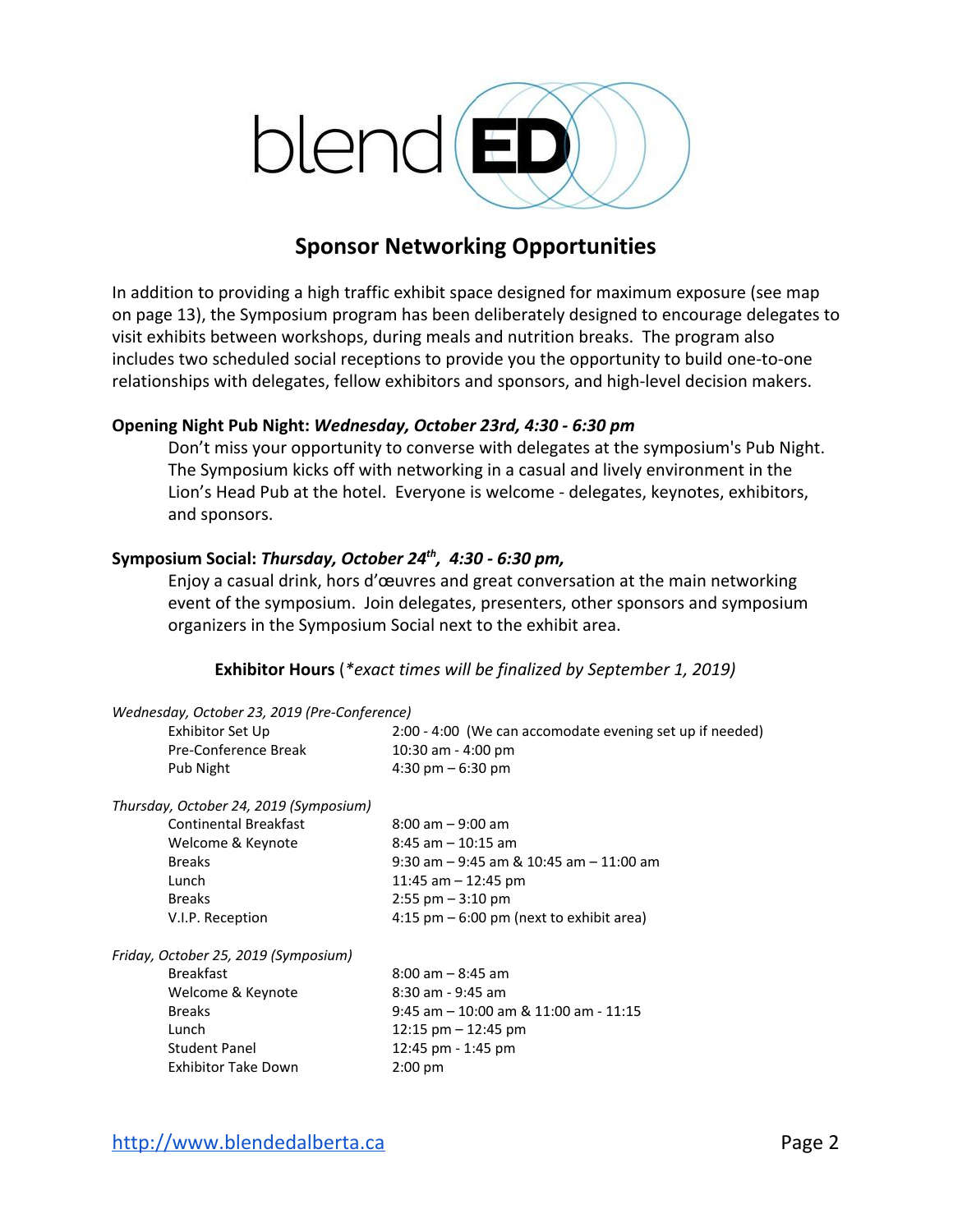

# **PLATINUM SPONSOR - \$10,000**

### INCLUDES ADVERTISING, NETWORKING, PRESENTATION AND EXHIBITOR OPPORTUNITIES

### *Official Symposium and Keynote Speaker Sponsor*

- Introduction and acknowledgement as "Official Symposium and Keynote Sponsor" at the Symposium Opening Plenary and both Receptions (opportunity to provide prize draws at both receptions)
- Option for company representatives to introduce the Keynote Speaker to symposium participants
- Company/organization acknowledgement on display in ballroom at plenary sessions
- Company representative introduced at receptions to symposium participants
- Two complimentary concurrent workshop presentations
- Two 10 foot exhibit spaces with tables and backdrop display option
- Prime display location (first choice)
- Four complimentary symposium registrations and invitations to Symposium receptions
- Company/organization name on sponsor signs in the conference facility
- Acknowledgement in symposium program and website
- Logo and link to your website from symposium website along with a 25-word value proposition (this will appear on the website and the rotating PowerPoint)
- Your logo on a rotating PowerPoint prior to plenary sessions

### **YOU WILL NEED TO PROVIDE THE FOLLOWING**:

- A statement about your company/organization or value proposition (25 words)
- Names and contact information for each symposium attendee
- Two door prizes at a value over \$250.00 each for the *Door Prize Draws (One of these to be drawn from all attendees and one to be drawn by the Sponsor from names they collect at their booth)*
- Two logo formats: a .jpg and an .eps (high resolution, print quality) logo for the website and symposium program
- Signage for display in the ballroom at plenary sessions
- Choice of location for exhibit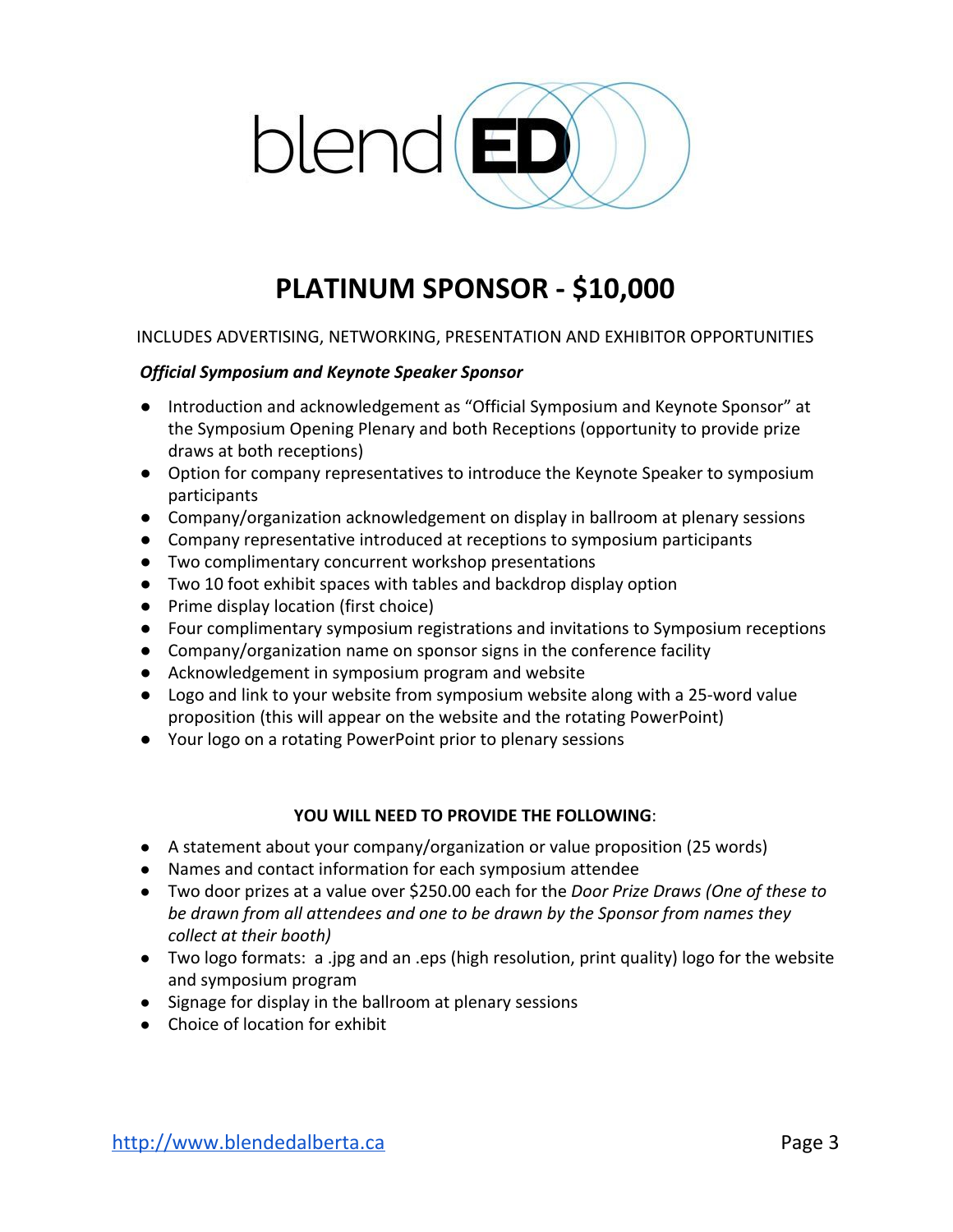

# **GOLD SPONSOR - \$7,500**

### INCLUDES ADVERTISING, NETWORKING, PRESENTATION AND EXHIBITOR OPPORTUNITIES

### *Official Symposium and Reception Sponsor*

- Introduction and acknowledgement as "Official Symposium and Reception Sponsor" at the Symposium Opening Plenary and Receptions (opportunity to provide prize draws at receptions)
- Company/organization acknowledgement on display in ballroom at plenary sessions
- Company representative introduced at receptions to symposium participants
- One complimentary concurrent workshop presentation session
- One 10 foot exhibit space with table and backdrop display option
- Prime display location (second choice)
- Three complimentary symposium registrations and invitations to Symposium receptions
- Company/organization name on sponsor signs in the conference facility
- Acknowledgement in symposium program and website
- Logo and link to your website from symposium website along with a 25-word value proposition (this will appear on the website and the rotating PowerPoint)
- Your logo on a rotating PowerPoint prior to plenary sessions

### **YOU WILL NEED TO PROVIDE THE FOLLOWING**:

- A brief statement about your company/organization or value proposition (25 words max)
- Names and contact information for each symposium attendee
- 2 Door prizes at a value over \$250.00 each for the *Door Prize Draws (One of these to be drawn from all attendees and one to be drawn by the Sponsor from names they collect at their booth)*
- Two logo formats: a .jpg and an .eps (high resolution, print quality) logo for the website and symposium program
- Signage for display in the ballroom at plenary sessions
- Gold Sponsors receive second choice of location for exhibit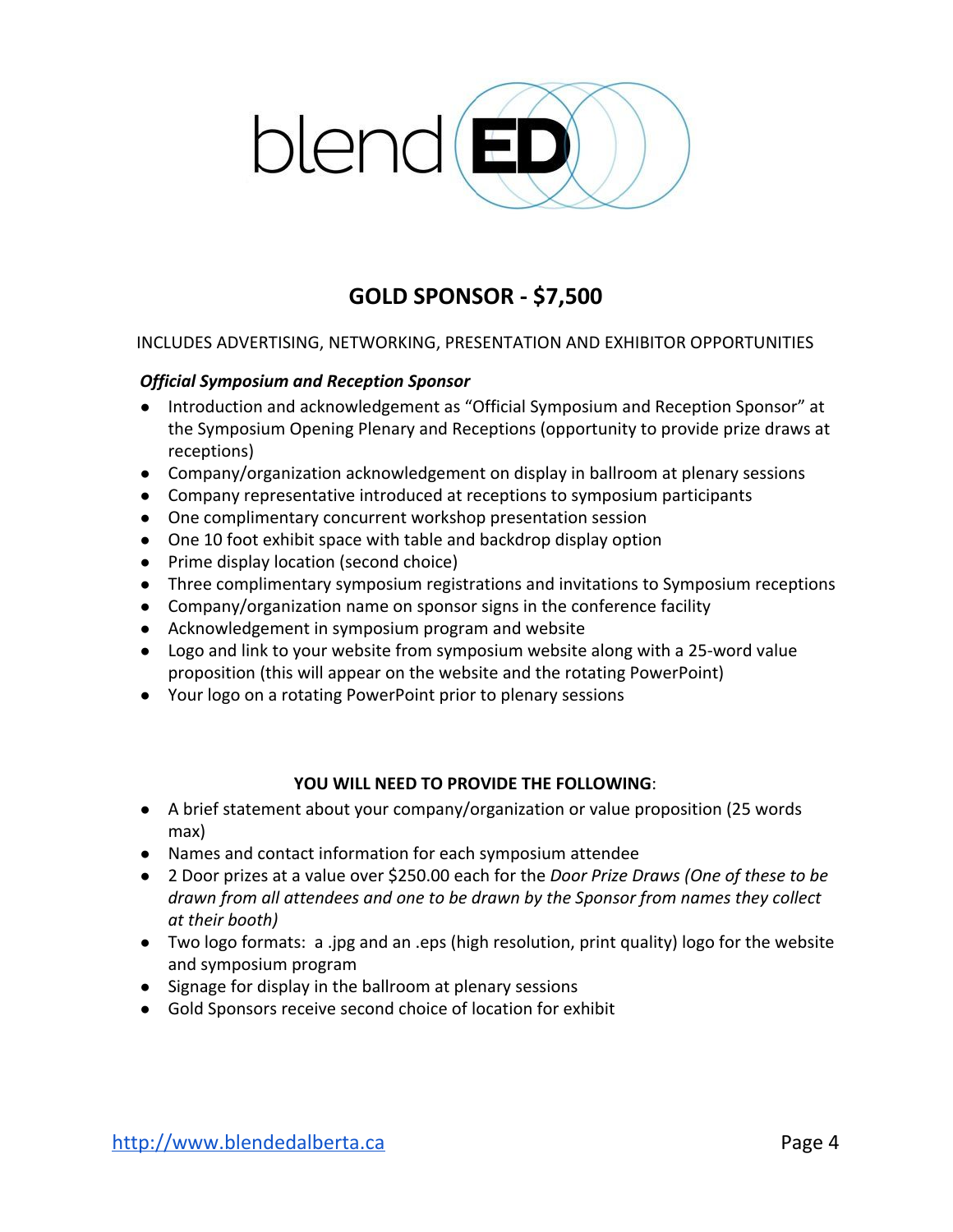

# **SILVER SPONSOR - \$5,000**

### INCLUDES ADVERTISING, NETWORKING, PRESENTATION AND EXHIBITOR OPPORTUNITIES

### *Official Symposium Sponsor*

- Introduction and acknowledgement as "Official Symposium Sponsor" at Symposium Receptions (opportunity to provide prize draw at one reception)
- One complimentary concurrent workshop presentation session
- One 10 foot exhibit space with table and backdrop display option
- Prime display location (third choice)
- Two complimentary symposium registrations and invitations to Symposium receptions
- Company/organization name on sponsor signs in the conference facility
- Acknowledgement in symposium program and website
- Logo and link to your website from symposium website along with a 25-word value proposition (this will appear on the website and the rotating PowerPoint)
- Your logo on a rotating PowerPoint prior to plenary sessions

### **YOU WILL NEED TO PROVIDE THE FOLLOWING:**

- A brief statement about your company/organization or value proposition (25 words max)
- Names and contact information for each symposium attendee
- Door prize at a value over \$250.00 for the *Door Prize Draws (To be drawn from all attendees*
- The Sponsor may choose to provide an additional prize *to be drawn by the Sponsor from names they collect at their booth*
- Two logo formats: a .jpg and an .eps (high resolution, print quality) logo for the website and symposium program
- Silver Sponsors receive third choice of a location for their exhibit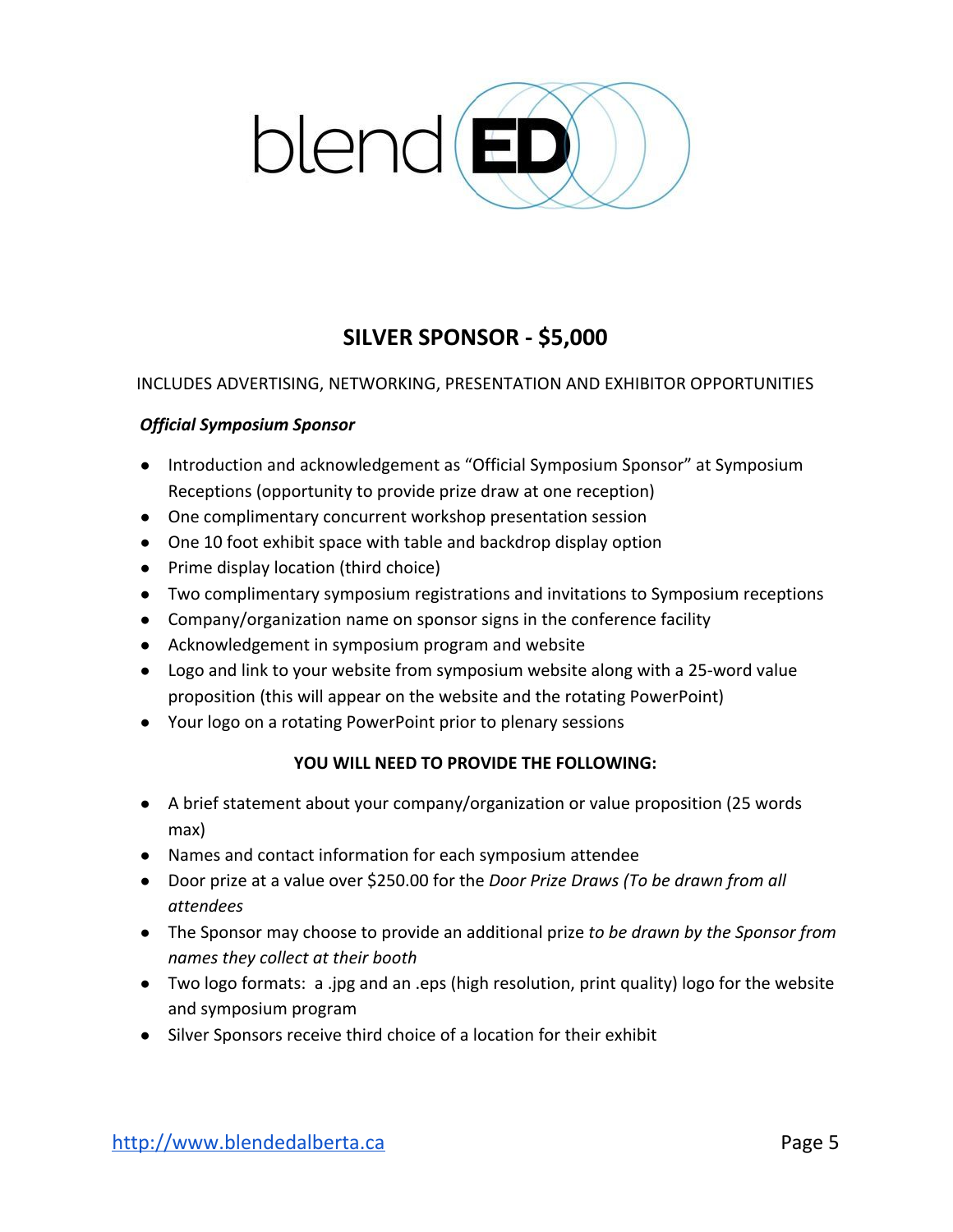

# **BRONZE SPONSOR - \$2,500**

INCLUDES ADVERTISING, NETWORKING, PRESENTATION AND EXHIBITOR OPPORTUNITIES

### *Symposium Sponsor*

- One 10 foot exhibit space with table and backdrop display option
- Two complimentary symposium registrations (additional registrations are \$365.00)
- Introduction at Symposium Opening Reception
- Company/organization name on sponsor signs in the conference facility
- Acknowledgement in symposium program and website
- Logo and link to your website from symposium website
- Your logo on a rotating PowerPoint prior to plenary sessions

### **YOU WILL NEED TO PROVIDE THE FOLLOWING:**

- Name and contact information for each symposium attendee
- Door prize at a value over \$250.00 for the *Door Prize Draws*
- Two logo formats: a .jpg and an .eps (high resolution, print quality) logo for the website and symposium program

### **EXHIBITOR - \$795.00**

### *Symposium Exhibitor*

- One 6 foot exhibit table (no backdrop display) with space for one floor pop up banner
- One complimentary symposium registration (additional registrations are \$365.00)
- Logo and link to your website from symposium website
- Your logo on a rotating PowerPoint prior to plenary sessions

### **YOU WILL NEED TO PROVIDE THE FOLLOWING**

- Name and contact information for one symposium attendee
- Two logo formats: a .jpg and an .eps (high resolution, print quality) logo for the website and symposium program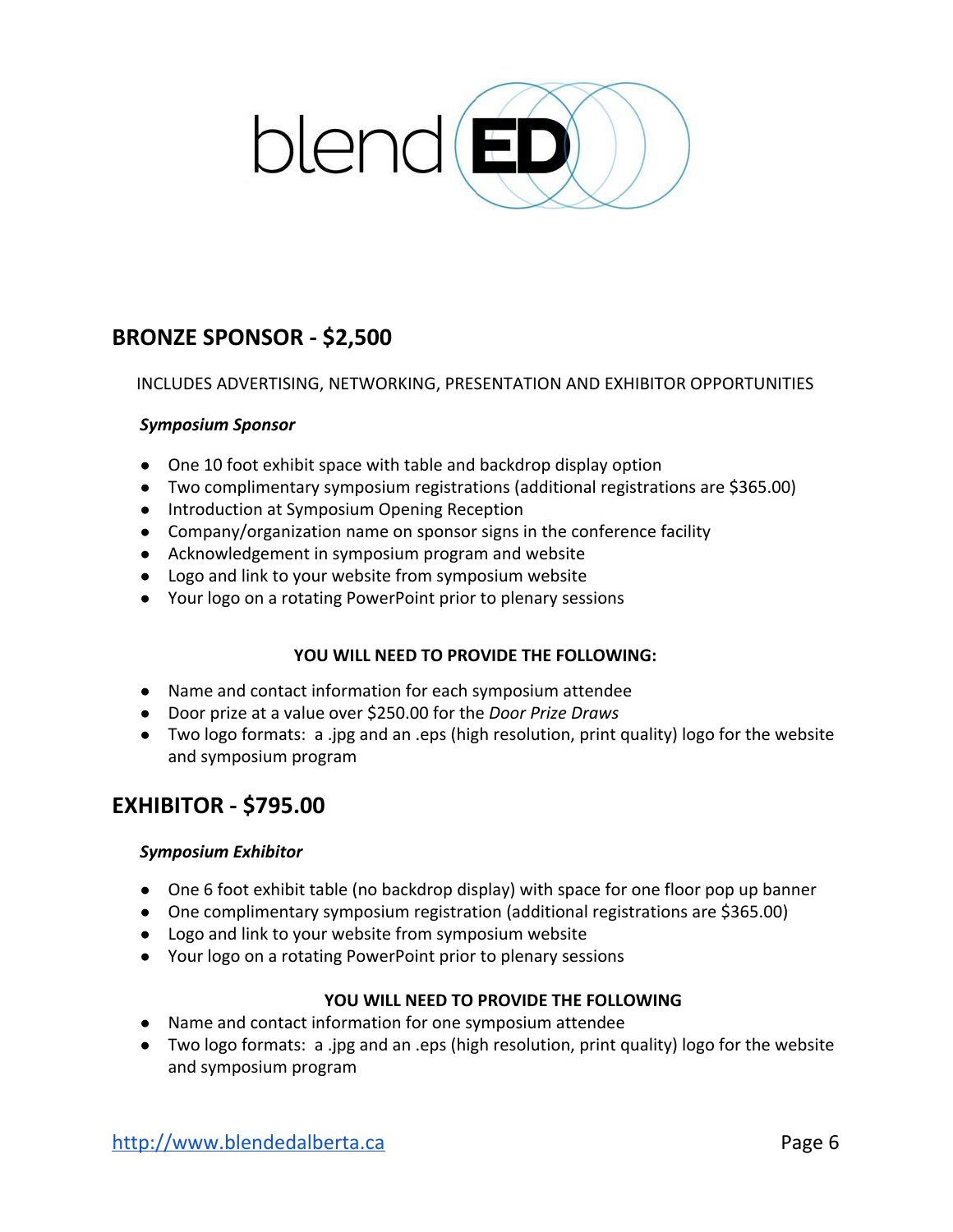

# **LEVEL 2 SPONSOR - \$495.00**

- Your exhibit materials displayed on a common table
- Logo and link to your website from symposium website
- Your logo on a rotating PowerPoint prior to plenary sessions

### **YOU WILL NEED TO PROVIDE THE FOLLOWING**

- Two logo formats: a .jpg and an .eps (high resolution, print quality) logo for the website
- Exhibit materials for common table

# **LEVEL 3 SPONSOR - \$295.00**

- Logo and link to your website from symposium website
- Your logo on a rotating PowerPoint prior to plenary sessions

### **YOU WILL NEED TO PROVIDE THE FOLLOWING**

● Two logo formats: a .jpg and an .eps (high resolution, print quality) logo for the website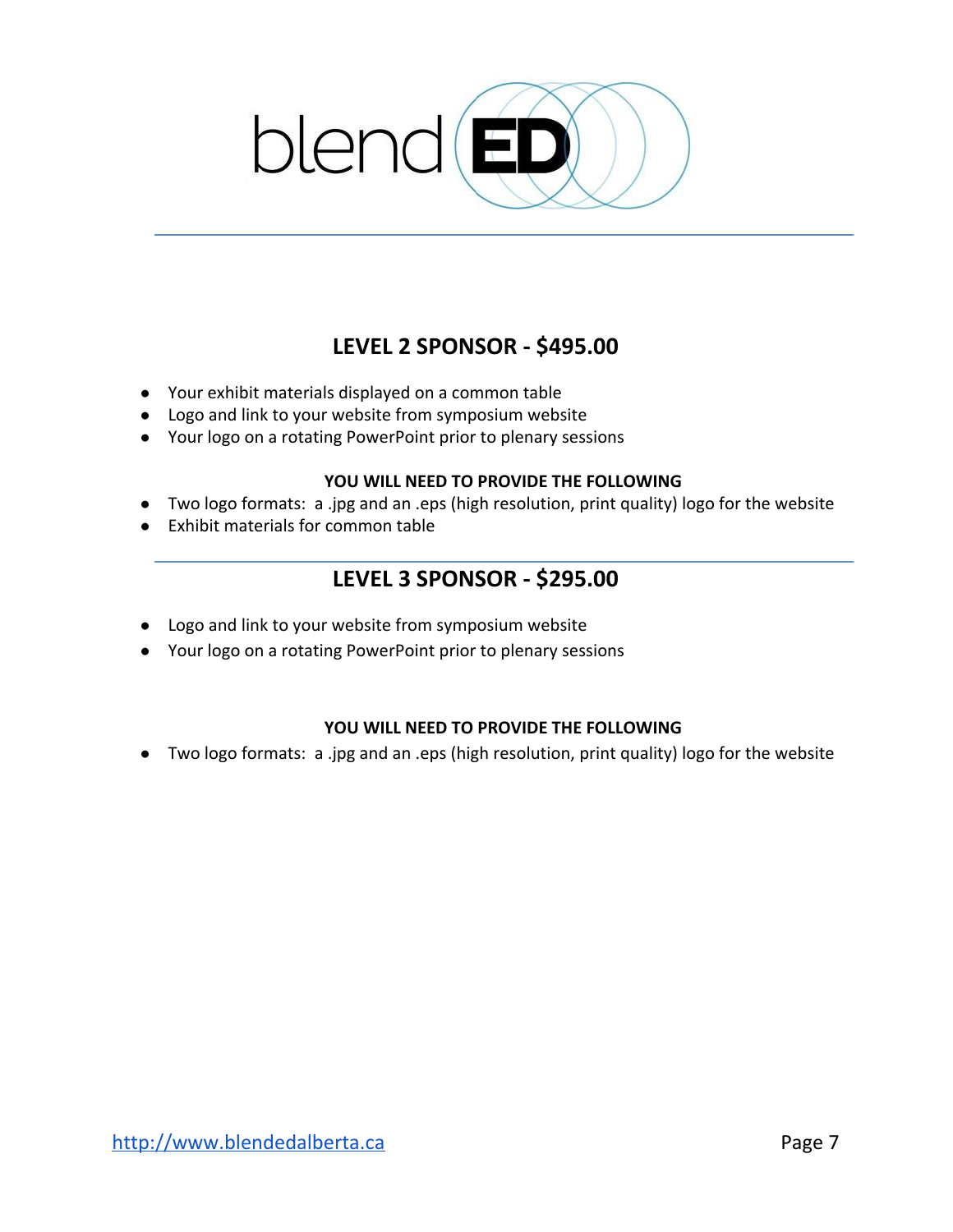

# **ADDITIONAL SPONSORSHIP OPTIONS**

**Option B – Concurrent Session -** Included for Platinum, Gold and Silver

Sponsors

*Add on for Bronze Sponsor = \$500 Add on for Exhibitor Sponsor = \$1000*

Sponsors and exhibitors value the opportunity to get their message out directly to delegates.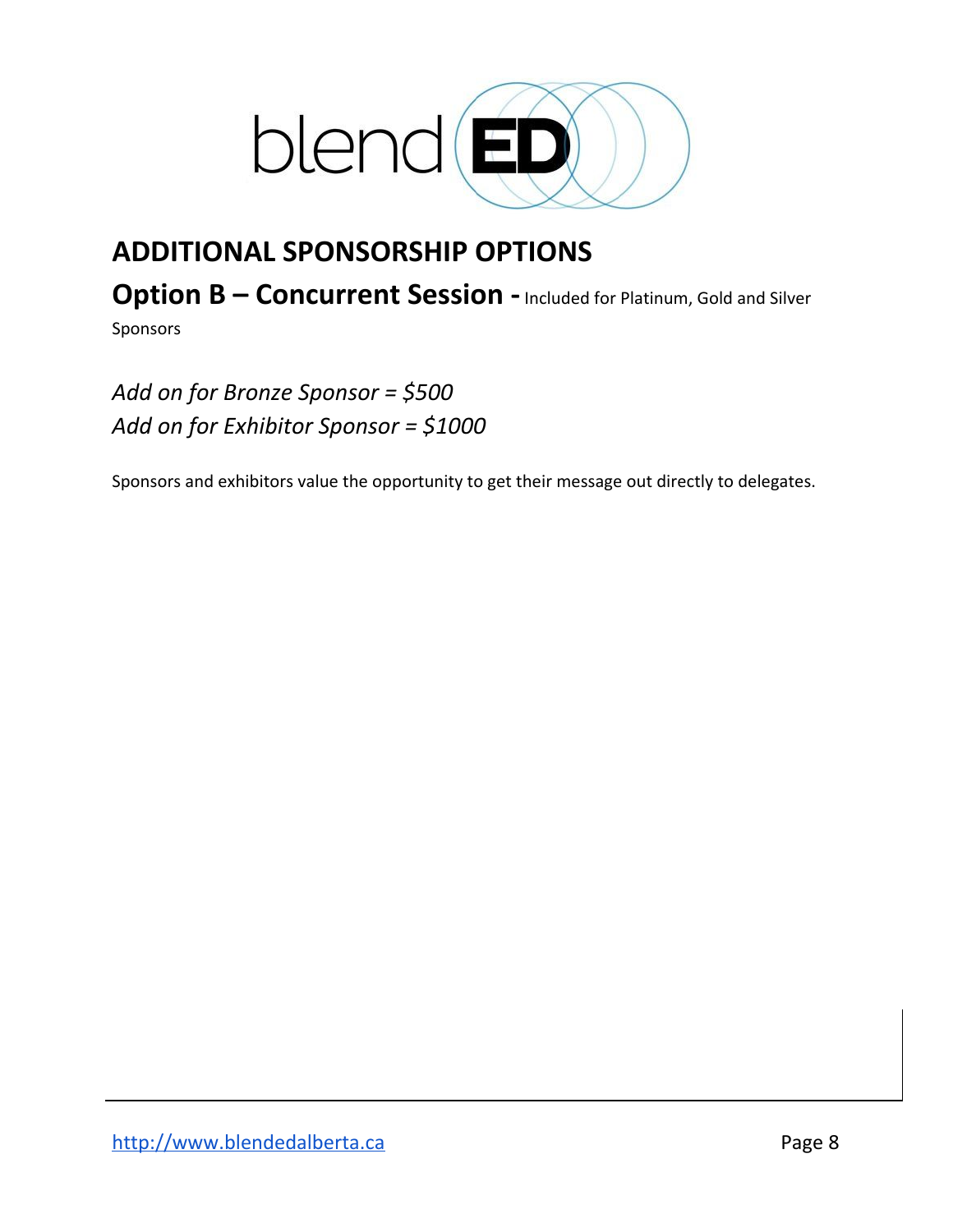

# **Sponsor & Exhibitor Comparison Matrix**

|                                                  | Level 3          | Level 2      | <b>Exhibitor</b>    | <b>Bronze</b>      | <b>Silver</b>      | Gold               | Platinum                  |
|--------------------------------------------------|------------------|--------------|---------------------|--------------------|--------------------|--------------------|---------------------------|
|                                                  | <b>Not</b>       | <b>Not</b>   | Exhibitor           | Sponsor            | Official           | Reception          | Keynote                   |
|                                                  | attending        | attending    |                     |                    | Sponsor            | Sponsor            | Sponsor                   |
|                                                  | \$295            | \$495        | \$795               | \$2,500            | \$5,000            | \$7,500            | \$10,000                  |
| Logo/link on website                             | X                | X            | X                   | X                  | X                  | Χ                  | $\mathsf{X}$              |
| Logo on PPT                                      | $\boldsymbol{X}$ | $\mathsf{X}$ | $\mathsf{X}$        | $\pmb{\mathsf{X}}$ | $\pmb{\mathsf{X}}$ | $\mathsf{X}$       | $\boldsymbol{\mathsf{X}}$ |
| Materials displayed                              |                  | X            | X                   | X                  | X                  | X                  | $\boldsymbol{\mathsf{X}}$ |
| Symposium<br>registrations                       |                  |              | $\mathbf{1}$        | $\overline{2}$     | $\overline{2}$     | 3                  | $\overline{4}$            |
| Listed on program/web                            |                  |              | $\mathsf{X}$        | $\mathsf{X}$       | $\mathsf{X}$       | $\mathsf{X}$       | $\pmb{\times}$            |
| 6 foot table (no<br>backdrop)                    |                  |              | $\mathbf{1}$        |                    |                    |                    |                           |
| 10 foot space; 8' table<br>& backdrop            |                  |              |                     | $\mathbf{1}$       | $\mathbf{1}$       | $\mathbf{1}$       | $\overline{2}$            |
| Logo on foyer signage                            |                  |              |                     | $\pmb{\mathsf{X}}$ | $\pmb{\mathsf{X}}$ | $\pmb{\mathsf{X}}$ | $\boldsymbol{\mathsf{X}}$ |
| Choice on display space<br>area                  |                  |              | <b>No</b><br>choice | 4 <sup>th</sup>    | 3 <sup>rd</sup>    | 2 <sup>nd</sup>    | 1 <sup>st</sup>           |
| Concurrent workshop<br>in program                |                  |              |                     |                    | $\mathbf{1}$       | $\mathbf{1}$       | $\overline{2}$            |
| Intro as Official<br><b>Symposium Sponsor</b>    |                  |              |                     |                    |                    | Χ                  | $\mathsf{\chi}$           |
| <b>Additional Concurrent</b><br>Session purchase |                  |              | \$1000              | \$500              | \$500              | \$500              |                           |
| Company banner in<br>ballroom                    |                  |              |                     |                    |                    | $\mathsf{X}$       | $\boldsymbol{\mathsf{X}}$ |
| Welcome and<br>Introduction to<br>Keynote        |                  |              |                     |                    |                    |                    | $\mathsf{x}$              |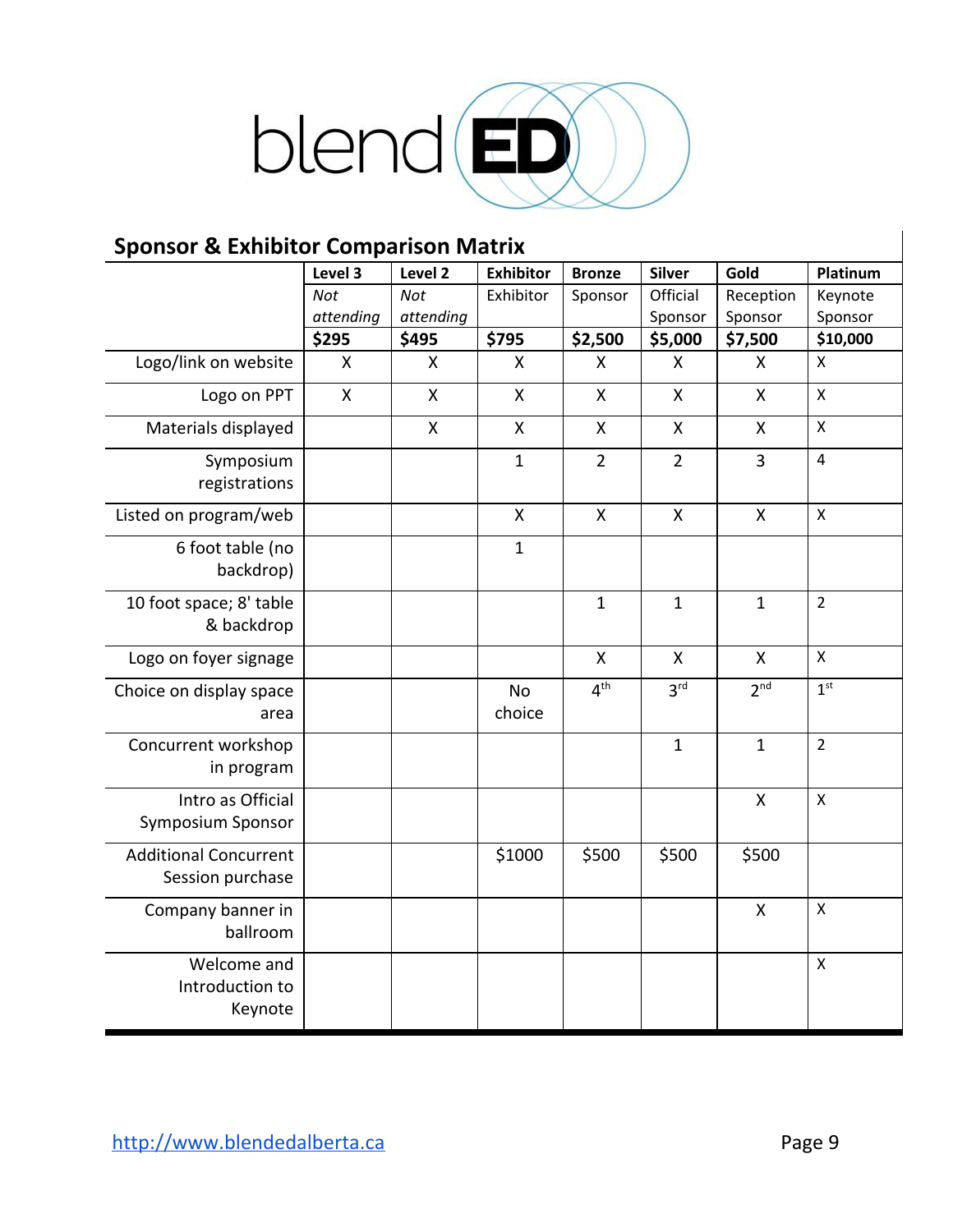

### **Display Regulations**

No displays may be attached to walls or hung from the ceiling. The use of thumbtacks, double-sided tape, scotch tape, nails, screws, bolts and spikes or any tool material that could damage the floors, drapes and walls is prohibited by the hotel.

### **Delegate Prizes Draw** *(all sponsors and exhibitors are included)*

Delegates welcome the opportunity to enter into prize draws. To encourage them to visit all of our sponsors and exhibitors we are developing a *Vendor Contest*. Delegates who visit all sponsor and exhibitor tables to complete the contest will become eligible for the grand prize draw. Sponsors can offer their own separate prize draws, or contribute their prize to the *Vendor Contest* draw.

### **Door Prizes**

We invite you to provide a door prize of over \$250 value for *Prize Draw*. We request that you arrange for and notify us of your door prizes on or before September 30<sup>th</sup>.

- **Physical Prizes** should be shipped to the hotel to your attention or brought with you and provided to symposium organizers by the morning of October 10.
	- o Alternately, you can ship your prize to:
	- 0 Terri Reid | blendED2019 | #301, 1101 5<sup>th</sup> Street | Nisku | AB | T9E 7N3
- **Prize Certificates** should be emailed to: [AlbertaBlendED@gmail.com](mailto:AlbertaBlendED@gmail.com)
	- o Format: Letter Size (8 ½" x 11"), PDF file;
	- o Company Info: Company name, logo, address, phone, email; and
	- o Redemption Information: Prize description, value and contact for redemption.

### **Prize Draws**

The Symposium Organizers welcome exhibitors to offer business card draw prizes for delegates at their booth. A general announcement that exhibitors may be offering these opportunities during the symposium opening will be made.

### **Prize Draw Policy**

Symposium Organizers and numerous exhibitors will be holding prize draws throughout the event. To ensure there is no perceived conflict of interest and to increase value of attendance, these draws are not open to sponsors, exhibitors or event organizers.

### **Note:**

- o All breaks, lunch, and social events occur in the foyer and ballroom area. Delegates will also pass through to access meeting rooms, washrooms, and social events in the foyer/ballroom.
- o Exhibitors will have maximum exposure.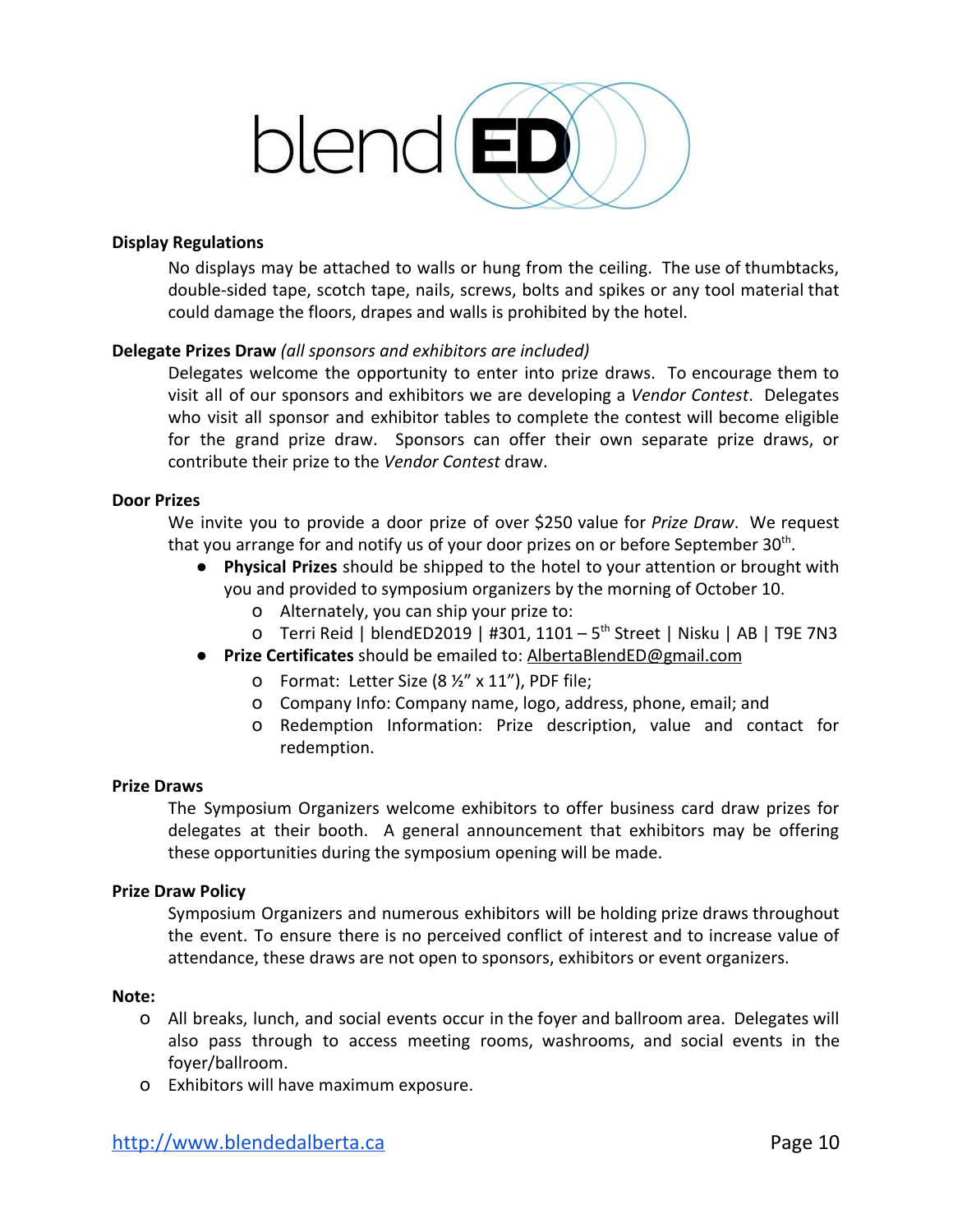

### **Conference Venue and Accommodations**

[Radisson Hotel Edmonton South](https://www.google.ca/maps/dir/%27%27/radisson+hotel+edmonton+south/@53.4825137,-113.5642464,12z/data=!3m1!4b1!4m8!4m7!1m0!1m5!1m1!1s0x53a01f34437692b5:0xac0b73aec56c4e8b!2m2!1d-113.4942069!2d53.4825342) 4440 Gateway Blvd NW, Edmonton, AB T6H 5C2 Symposium room booking : <http://www.radisson.com/blend>

### **Advance Deliveries**

The hotel cannot receive packages, parcels, crates and equipment more than 4 days prior to the start of the function. All parcels delivered by courier service should include:

- 1. Your company name, Name of person picking up the package along with their phone number (cell number is preferred);
- 2. Please include return address, booth number if known; and
- 3. Reference **blendED2019 Symposium Oct 23-25, 2019**

### **Security**

*Please note that all unattended items are left at the exhibitor/sponsor's own risk*. The hotel, Canadian eLearning Network and its contractors assume no liability for loss or damage to supplies, displays or other valuables.

### **Internet Access**

The main meeting rooms and exhibit areas have wireless access provided. All hotel rooms have complimentary high-speed internet access.

### **AC Power**

AC Power is available at a cost of \$15.00 plus service fee and GST per table hookup.

### **Cancellation Policy**

A 15% administration fee will be charged for cancellations. Cancellations with less than 30 days notice are non-refundable. In the event of cancellation by the exhibitor prior to September 25, 2018, the liability of the Canadian eLearning Network shall be limited to the refunding of the amount of rental less a 15% administrative fee. Cancellation by the exhibitor after that date will result in forfeiture of the required payment. Cancellation notice must be in writing.

# **Questions? Comments? Please Contact:**

[AlbertaBlendED@gmail.com](mailto:albertablended@gmail.com) Or: Terri Reid: [terri.reid@blackgold.ca](mailto:terri.reid@gshare.blackgold.ca)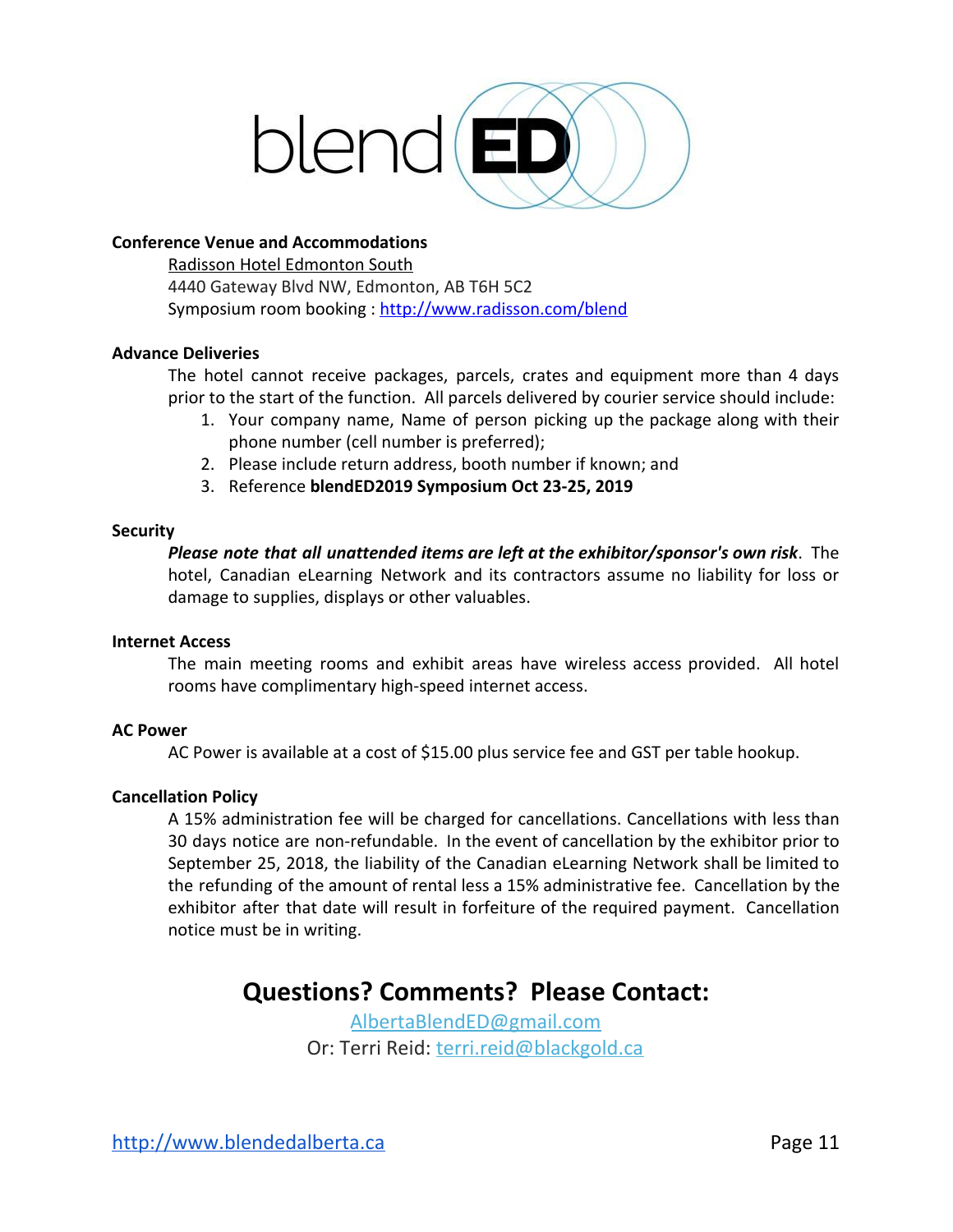

The Symposium Registration, Jubilee Ballroom (meals, plenary, keynotes and receptions are held in this area) Exhibition Space and 2 breakout rooms are on the P2 level (highlighted in yellow). The air wall between the Exhibition Space and Ballrooms will remain open.

### **P2 LEVEL**

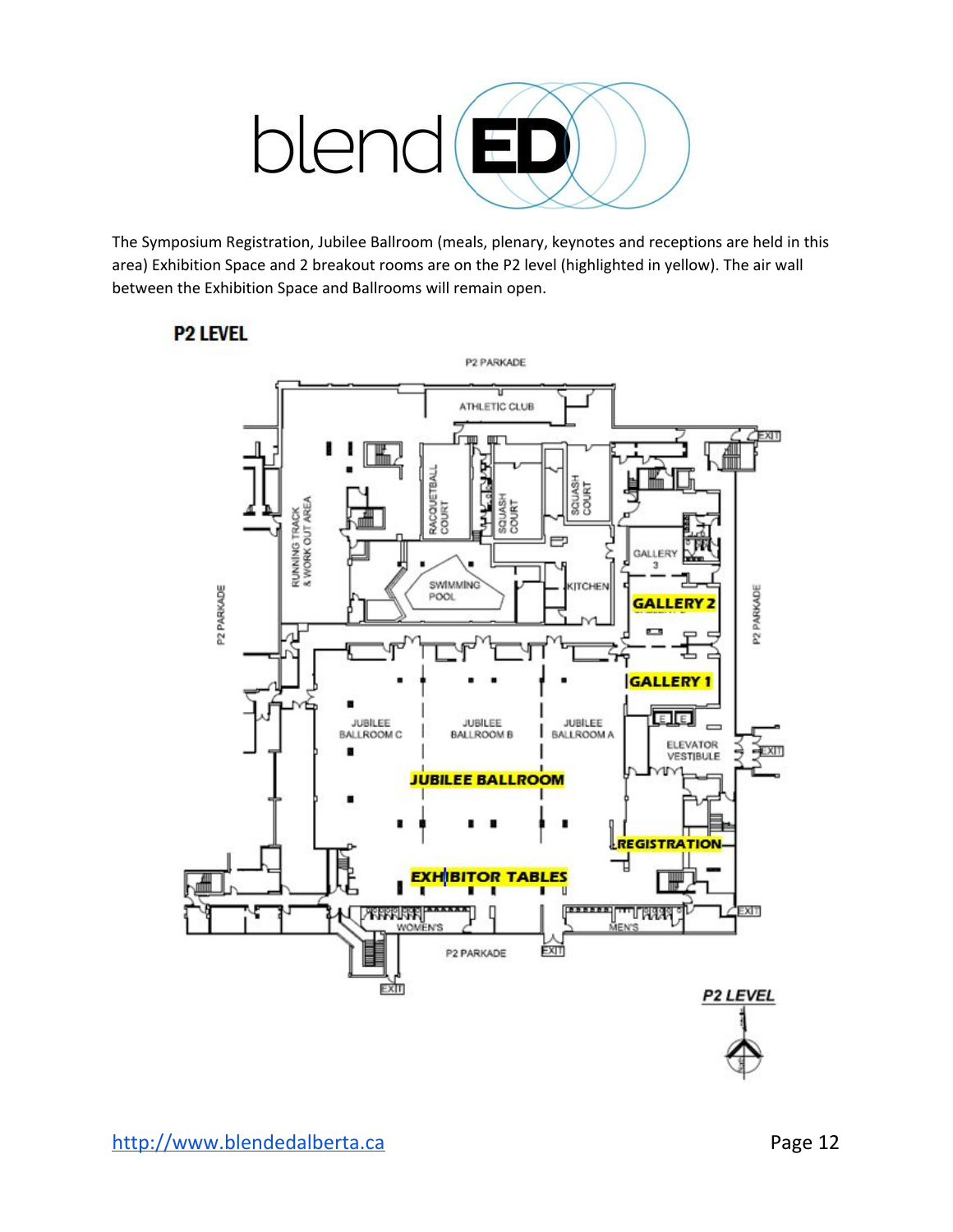

Additional breakout sessions (highlighted in yellow) will be held on the Lobby Level.

# **LOBBY LEVEL**

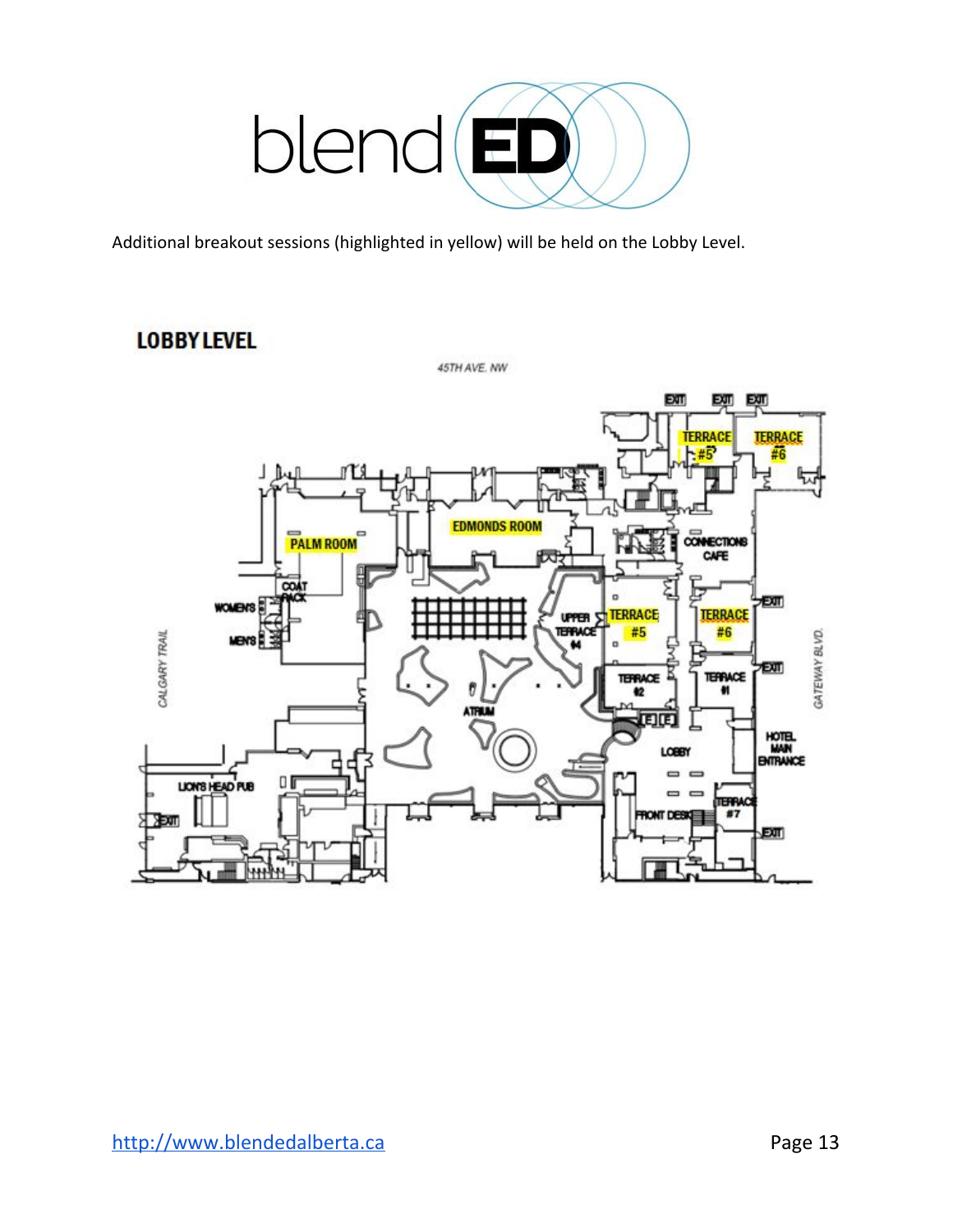

### **Application and Agreement to Exhibit and/or Sponsor blendED2019**

**Register online** at <https://www.blendedalberta.ca/become-a-blended-sponsor.html> OR Email this completed form to **[AlbertaBlended@gmail.com](mailto:AlbertaBlended@gmail.com)** 

|                                        | NOTE** You will receive an invoice from Alberta's Blended Learning Society                      |                                         |                       |  |  |  |
|----------------------------------------|-------------------------------------------------------------------------------------------------|-----------------------------------------|-----------------------|--|--|--|
| Sponsor/Exhibiting                     |                                                                                                 |                                         |                       |  |  |  |
| Organization                           |                                                                                                 |                                         |                       |  |  |  |
| <b>Primary Contact (and</b>            |                                                                                                 |                                         |                       |  |  |  |
| Title)                                 |                                                                                                 |                                         |                       |  |  |  |
| <b>Address</b>                         |                                                                                                 |                                         |                       |  |  |  |
| <b>Office Phone</b>                    |                                                                                                 | <b>Cell Phone</b>                       |                       |  |  |  |
| Email(s)                               |                                                                                                 |                                         |                       |  |  |  |
| <b>Website</b>                         |                                                                                                 |                                         |                       |  |  |  |
| (Please include name, email and phone) |                                                                                                 |                                         |                       |  |  |  |
| Sponsorship Level: (please select one) |                                                                                                 |                                         |                       |  |  |  |
| <b>] Platinum \$10,000</b>             | Gold \$7,500                                                                                    | Silver \$5,000 [                        | <b>Bronze \$2,500</b> |  |  |  |
| <b>Keynote Sponsor</b>                 | <b>Reception Sponsor</b>                                                                        | <b>Official Sponsor</b>                 |                       |  |  |  |
| Includes 2 Workshop                    | <b>Includes Concurrent session</b>                                                              | Includes Concurrent session             | Add on Concurrent     |  |  |  |
| presentations and Ignite               | <b>Add on Concurrent</b>                                                                        | <b>Add on Concurrent</b>                | Session - \$500       |  |  |  |
|                                        | Session - \$500                                                                                 | Session - \$500                         |                       |  |  |  |
| Exhibitor \$795                        | Level 2 \$495                                                                                   | Level 3 \$295                           |                       |  |  |  |
|                                        | Display materials only -<br>non-attending                                                       | Logo on website only -<br>non-attending |                       |  |  |  |
| <b>□ Add on Concurrent</b>             |                                                                                                 |                                         |                       |  |  |  |
| Session - \$1000                       |                                                                                                 |                                         |                       |  |  |  |
|                                        | Badge Information List names for Complimentary Registrations (number is based on Sponsor Level) |                                         |                       |  |  |  |
| <b>Name</b>                            |                                                                                                 | <b>Email</b>                            |                       |  |  |  |
| <b>Name</b>                            |                                                                                                 | Email                                   |                       |  |  |  |
| <b>Name</b>                            |                                                                                                 | Email                                   |                       |  |  |  |
| <b>Name</b>                            |                                                                                                 | Email                                   |                       |  |  |  |